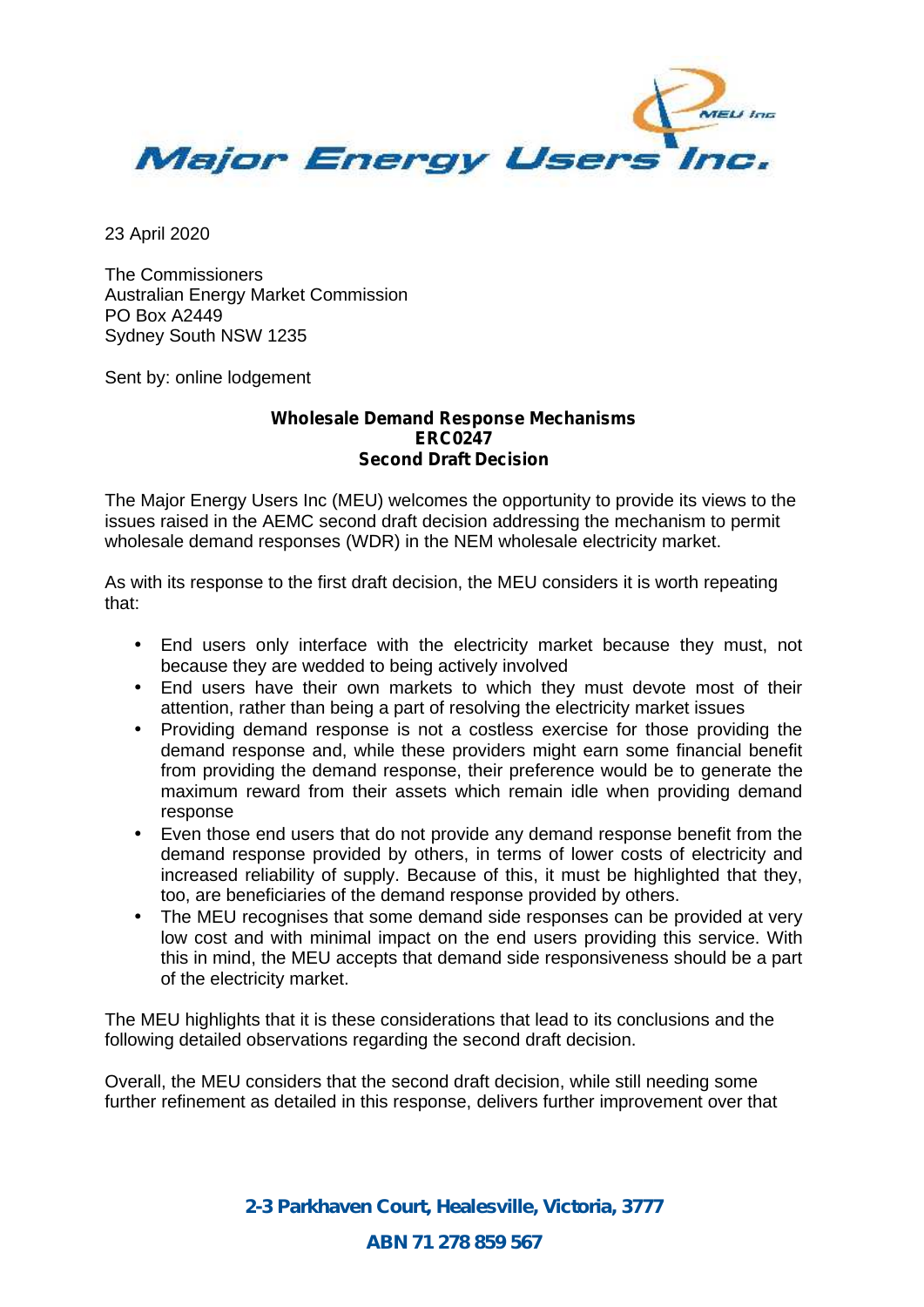from the first draft decision and the MEU is very supportive of this new second draft decision.

### **Requirements imposed on WDR providers**

In its response to the first draft decision, the MEU counselled the AEMC not to apply too many requirements and conditions on WDR providers for the WDR services because the WDR service is in practice a support to the electricity market and only as much WDR necessary to achieve the balancing of the market at the lowest cost is needed. Imposing too strict conditions on these WDR providers will limit the amounts of WDR available and so increase costs for all. The MEU commented in its response:

"Bearing in mind that WDR will never be a major source of electricity supply, the MEU considers that the new rule should impose just sufficient (ie minimal) conditions and requirements on WDR providers."

The MEU is not convinced that the AEMC has achieved this goal with the second draft decision and there remains significant complexity in the second draft decision, apparently with a view that WDR needs to be treated as if it was the core product of the provider (as applies for generators) rather than as an adjunct to their primary activities.

# **Timing of introduction**

The MEU supports the second draft decision to bring forward the implementation of the WDR process.

# **Small end user participation**

The second draft decision still does not result in small consumers being able to provide WDR (except through activities that are effectively unchanged from before the Power of Choice program was initiated<sup>1</sup>) and the arguments included in the second draft decision for excluding small end users imply that the arrangements are not able to allow this consumer cohort to ever be able to participate as intended through the Power of Choice program, probably until a two-sided market is implemented.

One of the drivers of the WDR process was to enable competition to retailers in the provision of DR from all consumers. The approaches discussed by AEMC for small end user DR provision do not provide the competition needed to drive retailers to increase their provision of DR from small consumers. The MEU sees this as a major deficiency in the second draft rule.

<sup>1</sup> The MEU notes that DR has been one of the core issues of the Power of Choice program which was initiated nearly a decade ago. To continue to delay the implementation of DR across the entire end user cohort is not in the long term interests of consumers.